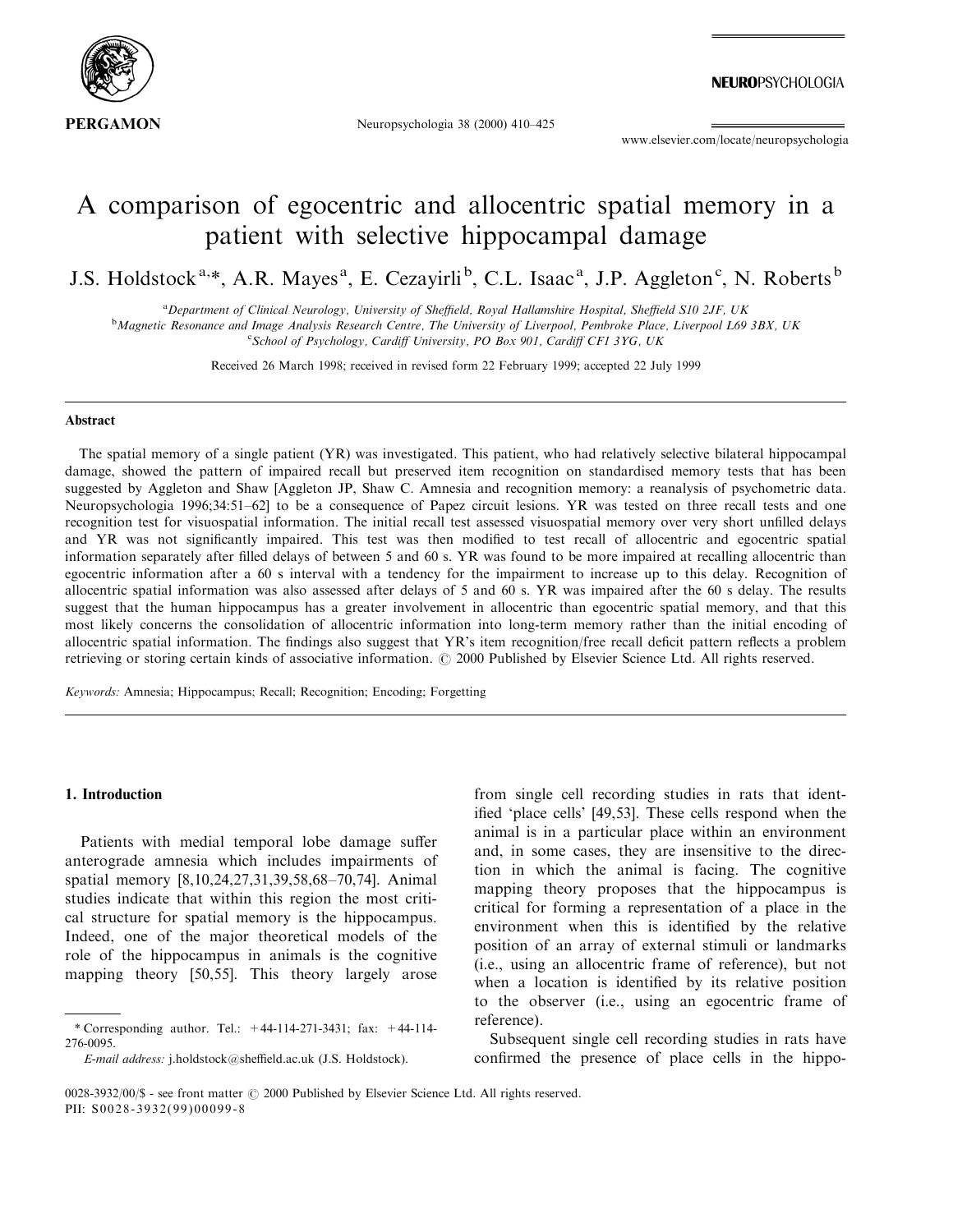campus [45,50,51,55] and evidence from lesions of the hippocampus [26,43] and fornix [52] of rats has provided further support for the cognitive mapping theory. The maintenance of place cell firing following removal of cues which define the environment has emphasised the mnemonic role of the rat hippocampus in processing allocentric spatial information [55]. In contrast to the rat studies, place cells have rarely been identified in monkeys as few studies have made recordings while the monkey has been moving freely within the environment. One such study [56] did identify place cells in the monkey hippocampus. However, a similar study which used a less complex environment and involved passive movement of the monkey failed to find such cells [64]. Instead cells were found within the hippocampus that responded to views and one cell which responded to a combination of view and place. Similar cells were identified in an earlier study [14] in which the monkey viewed stimuli presented in different positions on a screen. In that study the majority of these view cells were reported to code in allocentric coordinates. A further study of monkeys identified cells within the hippocampus whose response was dependent on the direction of auditory and visual stimuli [71]. Some of these cells were found to code in allocentric coordinates but others coded in egocentric coordinates. The evidence from monkey studies that the hippocampus plays a critical role in allocentric but not egocentric spatial memory is, therefore, less clearcut than that from rat studies.

It is clearly of theoretical importance to determine the role of the human hippocampus in allocentric and egocentric spatial memory. Within the human spatial memory literature there have been relatively few attempts to develop spatial memory tests which emphasise the use of either an allocentric or an egocentric spatial frame of reference. Support for the role of the human hippocampus in allocentric spatial memory has come from a small number of studies which have found deficits in this aspect of memory following unilateral temporal lobectomy or unilateral hippocampal sclerosis [18,34] particularly on the right [1,13,44]. Further, one of these studies [18] suggested that right and left unilateral temporal lobectomy, in which the anterior  $5.5-6.5$  cm of the temporal lobe was removed, did not impair egocentric spatial memory. Consistent with these behavioural results, three positron emission tomography (PET) studies have shown activation of the right hippocampus whilst learning to navigate and orient oneself in an environment (topographical learning) [33,35,36], a task which is thought to rely on allocentric spatial memory. These studies, therefore, support a role for the human hippocampus in allocentric spatial memory. However, because the majority of studies have not used an appropriate egocentric comparison task, the

studies provide limited evidence as to whether the human hippocampus also plays an equivalent role in egocentric spatial memory.

The present study was designed to obtain measures of allocentric and egocentric spatial memory. Spatial recall was tested by requiring the subject to view a single light on a uniform board and then mark the position of the light, following a delay, after it had disappeared. Initially, memory was tested in a condition which allowed the use of both allocentric and egocentric frames of reference after short unfilled delays (`short delay' condition) in order to assess whether spatial information could be successfully encoded. The task was then modified to strongly encourage subjects to use an allocentric spatial reference frame to encode position. The subject viewed the light from one position around the board and then moved to another position before indicating its location. This manipulation, in which the relationship between the observer and environmental cues is changed but the relationship between these cues and the target location is maintained, is based on the manipulations which have been used to assess allocentric spatial memory in animal studies employing the  $+$  maze [51,55] and the Morris water maze  $[29,43,65]$ . Our manipulation is effectively the same as that used by Goldstein et al. [18] and by Abrahams et al. [1] to assess allocentric spatial memory in unilateral temporal lobectomy and hippocampal sclerosis patients. The task was also modified, in a novel way, to strongly encourage subjects to use egocentric spatial memory. In this condition the subject viewed the target light and indicated its location in the dark, a situation in which allocentric cues were eliminated. These allocentric and egocentric conditions used longer filled delays. Finally, a version of the allocentric task was developed to assess yes/no recognition memory.

The present case study reports the results of an individual (YR) who, consistent with [2], showed impaired recall but intact item recognition on standardised memory tests following bilateral damage to the hippocampus. YR was tested on the battery of spatial memory tests described above to compare her allocentric and egocentric spatial memory. The allocentric spatial recognition condition was included to test two possible explanations for YR's pattern of impaired recall but normal item recognition on standardised tests. One possible explanation is that there is an impairment in the processes which underlie recall but which are not involved in recognition. If this explanation is correct YR would be unimpaired on the recognition version of the allocentric condition and on any recognition task. The second explanation is that recall and item recognition differ in the type of information which is retrieved and it is possible that recall depends to a much greater extent than